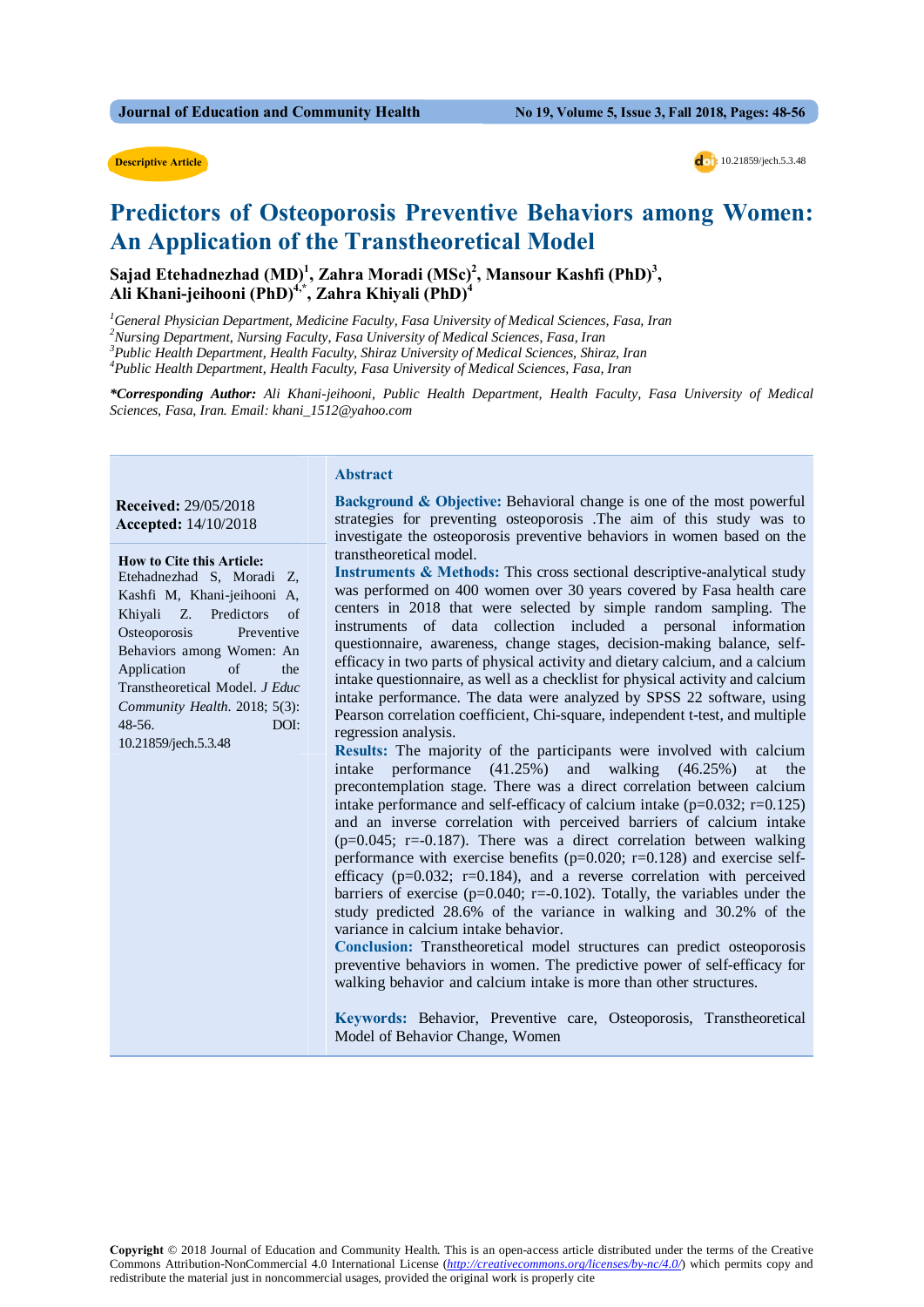# **پيشگوييكنندههاي انجام رفتارهاي پيشگيريكننده از پوكي استخوان در بين زنان: كاربرد الگوي فرانظري**

سجاد اتحادنژاد'، زهرا مرادی'، سیدمنصور کشفی''، علی خانیجیحونی''\*، زهرا خیالی'

دكتراي تخصصي، گروه پزشك عمومي، دانشكده پزشكي، دانشگاه علوم پزشكي فسا، فسا، ايران <sup>1</sup> كارشناس ارشد، گروه پرستاري، دانشكده پرستاري، دانشگاه علوم پزشكي فسا، فسا، ايران <sup>2</sup> <sup>7</sup>دكتراي تخصصي، گروه بهداشت عمومي، دانشكده بهداشت، دانشگاه علوم پزشكي شيراز، شيراز، ايران<br><sup>1</sup>دكتراي تخصصي، گروه بهداشت عمومي، دانشكده بهداشت، دانشگاه علوم پزشكي فسا، فسا، ايران

**نويسنده مسئول:** علي خانيجيحوني، گروه بهداشت عمومي، دانشكده بهداشت، دانشگاه علوم پزشكي فسا، فسا، ايران. **\*** khani\_1512@yahoo.com :ايميل

| چکیده                                                                                           |                                                            |
|-------------------------------------------------------------------------------------------------|------------------------------------------------------------|
| سابقه و هدف: تغییر رفتار یکی از مهمترین استراتژیهای قدرتمند برای پیشگیری از پوکی استخوان است.   | تاریخ دریافت مقاله: ۱۳۹۷/۰۳/۰۸                             |
| مطالعه حاضر با هدف تعیین پیشگوییکنندههای انجام رفتارهای پیشگیریکننده از پوکی استخوان در بین     | تاريخ پذيرش مقاله: ١٣٩٧/٠٧/٢٢                              |
| زنان براساس الگوي فرانظري انجام گرفت.                                                           |                                                            |
| ابزار و روشها: این پژوهش توصیفی- تحلیلی از نوع مقطعی، روی ۴۰۰ زن بالای ۳۰ سال تحت پوشش          | تمامی حقوق نشر برای دانشگاه علوم<br>پزشكى همدان محفوظ است. |
| مراکز بهداشتی درمانی شهر فسا در سال ۱۳۹۷ که بهصورت تصادفی ساده انتخاب شده بودند انجام گرفت.     |                                                            |
| ابزار گردآوری دادهها شامل پرسشنامه اطلاعات فردی، پرسشنامههای آگاهی، مراحل تغییر، موازنه         |                                                            |
| تصمیمگیری، خودکارآمدی در دو قسمت فعالیت فیزیکی و دریافت غذایی کلسیم و چک $\lambda$ یست عملکرد   |                                                            |
| فعالیت فیزیکی و عملکرد دریافت کلسیم بود. دادهها توسط نرم فزار SPSS 22 و با استفاده از آزمونهای  |                                                            |
| همبستگی پیرسون، مجذور کای، T مستقل و تحلیل رگرسیون چندگانه خطی مورد تجزیه و تحلیل قرار          |                                                            |
| گر فتند.                                                                                        |                                                            |
| یافتهها: اکثر شرکتکنندگان در ارتباط با عملکرد دریافت کلسیم (۴۱/۲۵٪) و پیادهروی (۴۶/۲۵٪) در      |                                                            |
| مرحله پیش تفکر بودند. بین عملکرد دریافت کلسیم با خودکارآمدی دریافت کلسیم (۱۲۵–۰۹ r=۰/۱۲۵)       |                                                            |
| همبستگی مستقیم و با موانع درکشده دریافت کلسیم (۰/۱۸۷–¤ p=۰/۰۴۵) همبستگی معکوس وجود              |                                                            |
| داشت. بین عملکرد پیادهروی با منافع ورزش (۱۲۸/۰=۰؛ p=۰/۰۲۰؛ p=۰/۰۲۰) و خودکارآمدی ورزش (۱۸۴/۰=۰؛ |                                                            |
| p=۰/۰۳۲) همبستگی مستقیم و با موانع درکشده ورزش (۰/۰۲–۰ $\cdot$ -۰/۰۴۰) همبستگی معکوس وجود       |                                                            |
| داشت. بهطور کلی متغیرهای مورد بررسی ۲۸/۶٪ واریانس پیادهروی و ۳۰/۲٪ واریانس رفتار دریافت کلسیم   |                                                            |
| را پیشگویی نمودند.                                                                              |                                                            |
| نتیجهگیری: سازههای الگوی فرانظری میتوانند رفتارهای پیشگیریکننده از پوکی استخوان را در زنان      |                                                            |
| پیش بینی نمایند. قدرت پیشگویی سازه خودکارآمدی برای رفتار پیادهروی و دریافت کلسیم بیشتر از دیگر  |                                                            |
| سازەھا است.                                                                                     |                                                            |
|                                                                                                 |                                                            |
| واژگان کلیدی: رفتار، مراقبت پیشگیریکننده، پوکی استخوان، الگوی فرانظری تغییر رفتار، زنان         |                                                            |

## **مقدمه**

پوكي استخوان شايعترين بيماري متابوليك استخوان است كه روندي مزمن دارد و با كاهش توده استخواني و ازدسترفتن ريزساختار استخوان شناخته ميشود. كاهش توده استخواني بهآرامي و بهتدريج رخ ميدهد و اغلب علايم آن تا زماني كه اولين شكستگي رخ دهد ديده نميشود؛ به همين دليل به اين بيماري، بيماري خاموش قرن لقب دادهاند [2،1]. از نظر

اپيدميولوژي در ايالات متحده حدود 8ميليون نفر زن و 2ميليون نفر مرد مبتلا به استئوپروز هستند و توده استخواني بيش از 18ميليون نفر به حدي است كه آنها را در معرض ابتلا به استئوپروز قرار ميدهد. اين در حالي است كه با افزايش سن، استئوپروز بيشتر اتفاق ميافتد، چرا كه بافت استخواني بهصورت پيش وندهاي از بين مي رود [۳].

**مقاله توصيفي**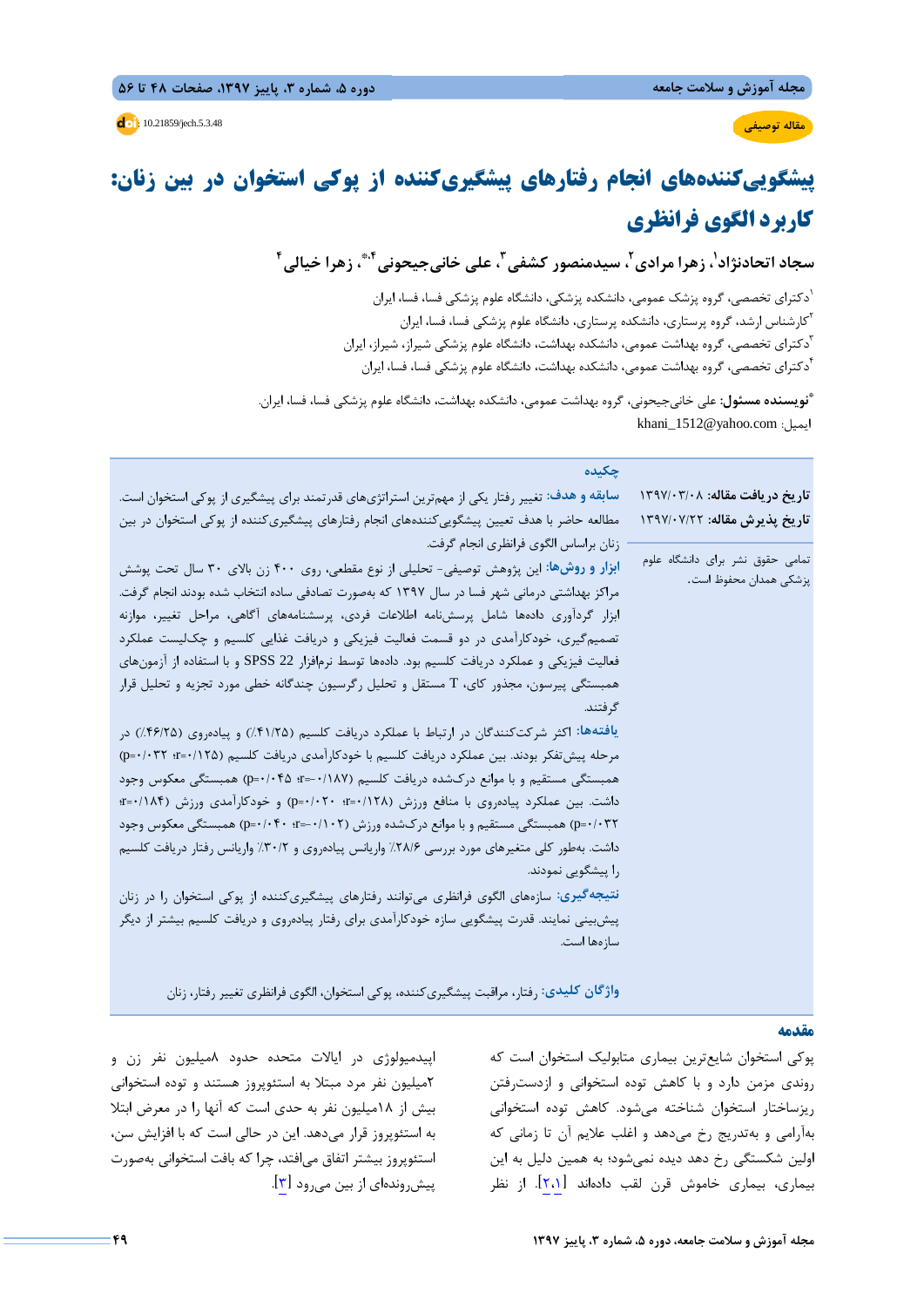مطالعات پيشين نشان داد كه بسياري از شرايط مانند سن، جنس، يائسگي، سابقه شكستگي والدين، مصرف كلسيم در رژيم غذايي، كمبود ويتامين D، شاخص توده بدني، كاهش فعاليت بدني و عملكرد تيروئيد بهعنوان عوامل مرتبط با تغييرات تراكم استخوان محسوب ميشوند [4-6]. زنان 8برابر بيش از مردان در معرض خطر ابتلا به استئوپروز هستند. اين بيماري بيش از نيمي از زنان بالاي 50 سال را درگير ميكند [7]، تا جايي كه حدود 200ميليون زن در سراسر دنيا از اين بيماري رنج ميبرند [8]. بهطور كلي ميزان شيوع استئوپني در زنان پرهمنوپوز تقريباً حدود 15 تا %30 گزارش شده است، در حالي كه شيوع استئوپروز در اين گروه از 0/1 تا %3/2 متفاوت است [9].

در ايران نيز يافتههاي برنامه ملي پيشگيري، تشخيص و درمان پوكي استخوان حاكي از آن است كه %70 زنان و %50 مردان بالاي 50 سال از استئوپروز و استئوپني (كاهش تراكم استخوان) رنج ميبرند [10]. در بررسي سيستماتيك در ايران شيوع تراكم استخوان پايين در زنان %51 و شيوع پوكي استخوان ٣٢٪ گزارش شد كه در ناحيه مهرههاي كمر ٣٢٪، ستون فقرات %21 و در گردن و مفصل استخوان ران به ترتيب %25 و %21 بود [11]. در مطالعه انجامشده، شيوع كلي استئوپروز در زنان مراجعهكننده به مركز سنجش تراكم استخوان فسا، %34/1 بود. متوسط مقياس score-T در گردن استخوان ران در جمعيت مورد مطالعه -1/78±1/22 و در مهرههاي كمري -1/54±1/04 بود. %31 زنان در ناحيه گردن استخوان ران استئوپروز و %46/8 استئوپني در اين ناحيه داشتند. در ناحيه مهرههاي كمري نيز %16/8 استئوپروز و %55/8 استئوپني داشتند [12].

اهميت پوكي استخوان در افزايش خطر شكستگي است كه بيشترين موارد شكستگي در ران، لگن و ستون فقرات است [11]. تخمين زده ميشود كه تا سال 2050 نيمي از شكستگيهاي مرتبط با پوكي استخوان در كشورهاي آسيايي رخ خواهد داد [13]. با توجه به هزينههاي اقتصادي و اجتماعي قابل توجه، استئوپروز يك مساله بهداشتي مهم است كه نياز به توجه از سوي حرفههاي بهداشتي و ارايهكنندگان خدمات بهداشتي دارد و استراتژيهاي پيشگيري از آن بايد بهعنوان يك اولويت در مراقبتهاي بهداشتي جامعه مورد توجه قرار گيرد [14]. تغيير در سبك زندگي بهويژه دريافت مقادير كافي كلسيم و يتامين D از طرق رژيم غذايي و انجام ورزشهاي تحمل وزن از جمله پيادهروي، مواردي هستند كه در جهت پيشگيري از كاهش توده استخواني و شكستگيها و ناتوانيهاي متعاقب آن توصيه ميشوند [15].

تغذيه خوب در افراد مسني كه دچار شكستگي شدهاند، بازتواني و بهبودي را سرعت بخشيده و احتمال شكستگيهاي بعدي را كاهش ميدهد. عادتهاي غذايي متنوع و لذتبخش سرشار از

كلسيم، دستورالعملي است كه در هر زماني قدرت استخوان را افزايش ميدهد و باعث بهبود كيفيت زندگي ميشود [16]. فعاليت فيزيكي منظم نهتنها سبب سلامت استخوانها ميشود بلكه با افزايش قدرت عضلاني، ايجاد تعادل و هماهنگي در بدن، تاثير مستقيمي بر سلامت كلي بدن نيز دارد [17]. حركتهاي ورزشي و فعاليت فيزيكي بهعنوان مداخله غيردارويي براي افزايش تراكم استخوان در سنين جواني و پيشگيري از كاهش توده استخواني در سنين ميانسالي توصيه ميشوند [18]. پوكي استخوان تا حدود زيادي قابل پيشگيري و درمان است و اصل مهم در پيشگيري، شناخت طرز فكر، روش زندگي و عادات روزانه در جهت بهبود كيفيت و كارآيي افراد است [19].

با توجه به اين كه پيشگيري از عوامل رفتاري موثر بر پوكي استخوان نيازمند تغيير رفتار اشخاص است [20]، بنابراين الگوها و نظريههاي آموزش بهداشت و ارتقاي سلامت ميتوانند در اين زمينه در هر سه سطح پيشگيري بسيار سودمند باشند [21]. يكي از الگوهاي آموزش بهداشت كه ميتواند در سطح فردي براي تغيير رفتار به كار رود، الگوي فرانظريهاي پروچسكا (TTM (است. مهمترين سازههاي تشكيلدهنده اين الگو شامل مراحل تغيير (شامل پيشتفكر، تفكر، آمادگي، عمل و نگهداري)، موازنه تصميمگيري (ارزيابي فرد از منافع و موانع تغيير رفتار) و خودكارآمدي (احساس فرد براي انجامدادن كاري با اطمينان به توانايي خود) است [22]. اين مدل معمولاً تغيير رفتار را بهعنوان يك رويداد تفسير كرده و ارزشيابي رفتاري را از رفتارهاي آشكار و در نقطه پاياني انجام ميدهد. بنابراين براي تعديل رفتارهاي پيشگيريكننده از بيماري پوكي استخوان نظير پرداختن به فعاليت فيزيكي منظم و رعايت رژيم غذايي مناسب كه برخلاف رفتارهاي يكمرحلهاي و سادهتر، نيازمند تداوم در رفتارها هستند، بهكارگيري نظريههايي كه به مراحل مختلف و گامهاي كوچك تغيير حساسترند، منطقيتر به نظر ميرسد [23]. با عنايت به اهميت پوكي استخوان، بهعنوان يك بيماري خاموش و عوارض آن و با توجه به نقش مستقيم و مهم زنان در اتخاذ رفتارهاي بهداشتي، پژوهش حاضر با هدف تعيين پيشگوييكنندههاي انجام رفتارهاي پيشگيريكننده از پوكي استخوان در بين زنان، براساس الگوي فرانظري انجام شد.

## **ابزار و روشها**

پژوهش حاضر يك مطالعه توصيفي- تحليلي و از نوع مقطعي است كه روي زنان بالاي 30 سال تحت پوشش مراكز بهداشتي درماني شهر فسا در سال 1397 انجام گرفت. با توجه به نتايج مطالعه ملكشاهي و همكاران [22] و درنظرگرفتن خطاي برآورد 0/05 و ضريب اطمينان %95 و توان آزمون ،%80 حجم نمونه معادل 400 نفر در نظر گرفته شد. نمونههاي مورد مطالعه از زنان مراجعهكننده به دو مركز بهداشتي درماني شهر فسا بهصورت تصادفي ساده و طبق شماره خانوار پرونده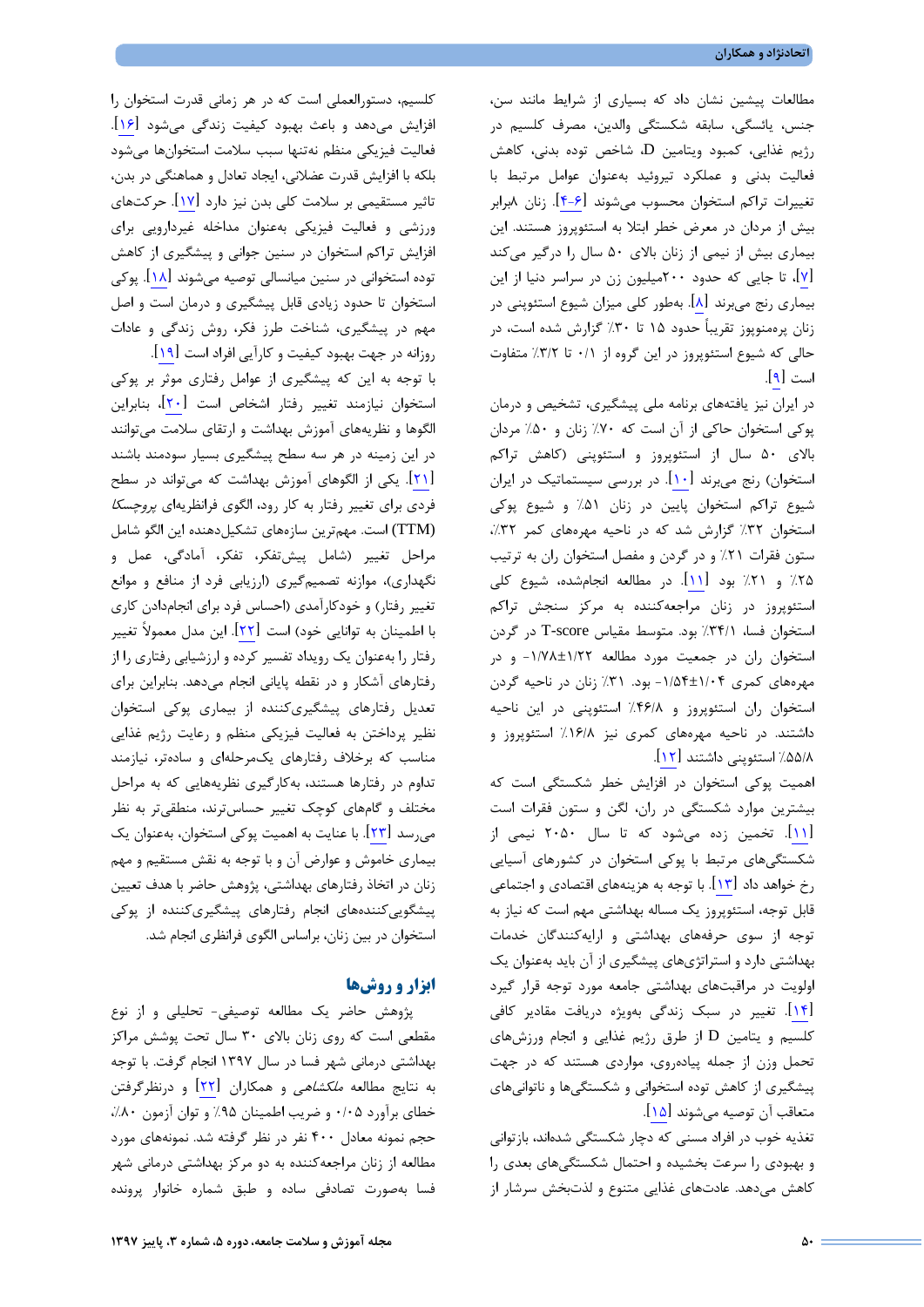بهداشتي و براساس معيارهاي ورود به مطالعه شامل سن 30 سال، عدم ابتلا به بيماري روماتيسم و بيماري رواني، عدم وجود شكستگي، بارداربودن، يائسهبودن و شيردهبودن و رضايت براي شركت در مطالعه انتخاب شدند. در ابتدا با دعوت از اين نمونهها، آنها را در روزي خاص در مركز بهداشتي درماني گرد هم آورده، ضمن آشنايي با افراد و بيان اهداف مطالعه از آنان براي شركت در مطالعه موافقت و رضايت آگاهانه كسب شد. لازم به ذكر است كه اين مطالعه در شوراي پژوهشي دانشگاه علوم پزشكي فسا مصوب شد و كد اخلاق .كرد دريافت) IR.FUMS.REC.1397.007)

ابزار گردآوري اطلاعات، پرسشنامهاي محققساخته با استفاده از مطالعات و منابع ديگر [25،24،22] بود كه شامل متغيرهاي دموگرافيك و پرسشنامههاي مراحل تغيير، موازنه تصميمگيري (موانع و منافع) و خودكارآمدي در دو قسمت فعاليت فيزيكي و دريافت غذايي كلسيم و چكليست عملكرد فعاليت فيزيكي (پيادهروي) و عملكرد مصرف كلسيم بود. متغيرهاي دموگرافيك براساس مطالعات قبل [22] شامل سن، ميزان تحصيلات، وضعيت تاهل، تعداد زايمان، شغل، ميانگين درآمد خانوار، سن شروع قاعدگي و وجود اختلال قاعدگي بود.

براي تعيين مراحل تغيير رفتاري، پرسشنامه مراحل تغيير فعاليت فيزيكي و دريافت كلسيم تهيه و مورد استفاده قرار گرفت. طبق اين پرسشنامه، فرد در يكي از مراحل پيشتفكر (شخص به تغيير در زمينه پيشگيري از پوكي استخوان در 6 ماه آينده نميانديشد)، تفكر (انديشيدن به تغيير رفتار در زمينه پيشگيري از پوكي استخوان در 6 ماه آينده)، آمادگي (انديشيدن به تغيير رفتار در زمينه پيشگيري از پوكي استخوان در ماه آينده)، عمل (اقدام به تغيير در زمينه پيشگيري از پوكي استخوان طي يك روز تا 6 ماه گذشته) و نگهداري (حفظ عمل در زمينه پيشگيري از پوكي استخوان براي مدت بيش از 6 ماه) قرار ميگرفت.

پرسشنامه موازنه تصميمگيري ورزش (منافع و موانع) شامل 22 سئوال (هر كدام 11 سئوال) با گزينههاي "بياندازه اهميت دارد"، "كاملاً اهميت دارد"، "تا حدي اهميت دارد"، "اهميت كمي دارد" و "اهميتي ندارد" بود كه نمره صفر تا 4 ميگرفت و حداقل نمره صفر و حداكثر 44 بود. سئوالات موازنه تصميمگيري دريافت كلسيم (موانع و منافع) شامل 14 سئوال (هركدام 7 سئوال) با گزينههاي "اهميتي ندارد" تا "بياندازه اهميت دارد" بود كه نمره صفر تا 4 به آن تعلق ميگرفت و حداقل نمره صفر و حداكثر نمره 28 بود.

پرسشنامه خودكارآمدي فعاليت فيزيكي شامل 5 سئوال با گزينههاي "اصلاً مطمئن نيستم" تا "كاملاً مطمئن هستم" (ليكرت چهارگزينهاي) بود كه نمره صفر تا 3 به آن تعلق ميگرفت و حداقل نمره صفر و حداكثر 15 بود. پرسشنامه خودكارآمدي دريافت كلسيم شامل 6 سئوال با گزينههاي "اصلاً

مطمئن نيستم" تا "كاملاً مطمئن هستم" (ليكرت چهارگزينهاي) بود كه نمره صفر تا 3 به آن تعلق ميگرفت و حداقل نمره صفر و حداكثر 18 بود.

بخش بعدي پرسشنامه شامل سئوالات عملكرد تغذيهاي و پيادهروي بود كه سئوالات عملكرد تغذيهاي شامل 8 سئوال بود كه نوع و ميزان مصرف مواد غذايي فرد طي يك هفته گذشته پرسيده ميشد (نمره صفر تا 18). سئوالات عملكرد پيادهروي فرد نيز طي يك هفته گذشته با توجه به راهنماي دادهشده و نوع پيادهروي (سبك، متوسط، سنگين) بود (نمره صفر تا 21). عملكرد افراد بهصورت خودگزارشي ثبت ميشد.

روايي سئوالات پرسشنامه با محاسبه شاخص امتياز تاثير آيتم بالاتر از 0/15 و شاخص نسبت روايي بالاتر از 0/79 ارزيابي شد. بهمنظور تعيين روايي صوري ابزار، ليستي از آيتمهاي تدوينشده توسط 20 نفر از زنان بالاي 30 سال با خصوصيات جمعيتي، اقتصادي و اجتماعي مشابه جمعيت هدف تكميل شد. بهمنظور تعيين روايي محتوي، از نظرات 12 نفر از متخصصان و افراد صاحبنظر (خارج از تيم تحقيق) در زمينه آموزش بهداشت و ارتقاي سلامت (10 نفر)، متخصص ارتوپدي (يك نفر) و آمار زيستي (يك نفر) بهره گرفته شد كه با استفاده از شاخص جدول لاوشه هر آيتم (براي 12 نفر) از 0/56 بزرگتر بود، آن آيتم ضروري و مهم تلقي و براي تحليل بعدي حفظ شد كه مقادير محاسبهشده در اين مطالعه در اكثريت آيتمها بالاتر از 0/70 بود. پايايي كلي ابزار با محاسبه آلفاي كرونباخ 0/89 بود. همچنين پايايي آگاهي با ضريب ۰۰/۸۴ مراحل تغيير رفتار فعاليت فيزيكي با ضريب ،0/82 مراحل تغيير رفتار دريافت كلسيم با ضريب ٠/٨٥، تعادل تصميم دريافت كلسيم با ضريب ،0/81 تعادل تصميم فعاليت فيزيكي با ضريب ،0/79 خودكارآمدي فعاليت فيزيكي با ضريب 0/80 و خودكارآمدي دريافت كلسيم با ضريب 0/78 مورد تاييد قرار گرفت.

افراد در مراحل پيشتفكر، تفكر و آمادگي در گروه قبل از عمل (افراد فاقد رفتار سالم) و افراد در مراحل عمل و نگهداري در گروه داراي عملكرد (افراد داراي رفتار سالم) قرار گرفتند.

دادهها پس از جمعآوري وارد نرمافزار 22 SPSS شد و با استفاده از شاخصهاي توصيفي (ميانگين و انحراف معيار) و آزمونهاي همبستگي پيرسون، مجذور كاي، T مستقل و تحليل رگرسيون چندگانه خطي مورد تجزيه و تحليل قرار گرفت.

#### **يافتهها**

ميانگين سني زنان مورد مطالعه 46/14±5/38 سال، ميانگين شاخص توده بدني (BMI (افراد 23/32±3/72كيلوگرم بر متر مربع، ميانگين تعداد زايمان ،3/11±1/24 ميانگين سن شروع قاعدگي 14/48±1/238 سال و ميانگين درآمد خانواده 16253427/14±425138/52 ريال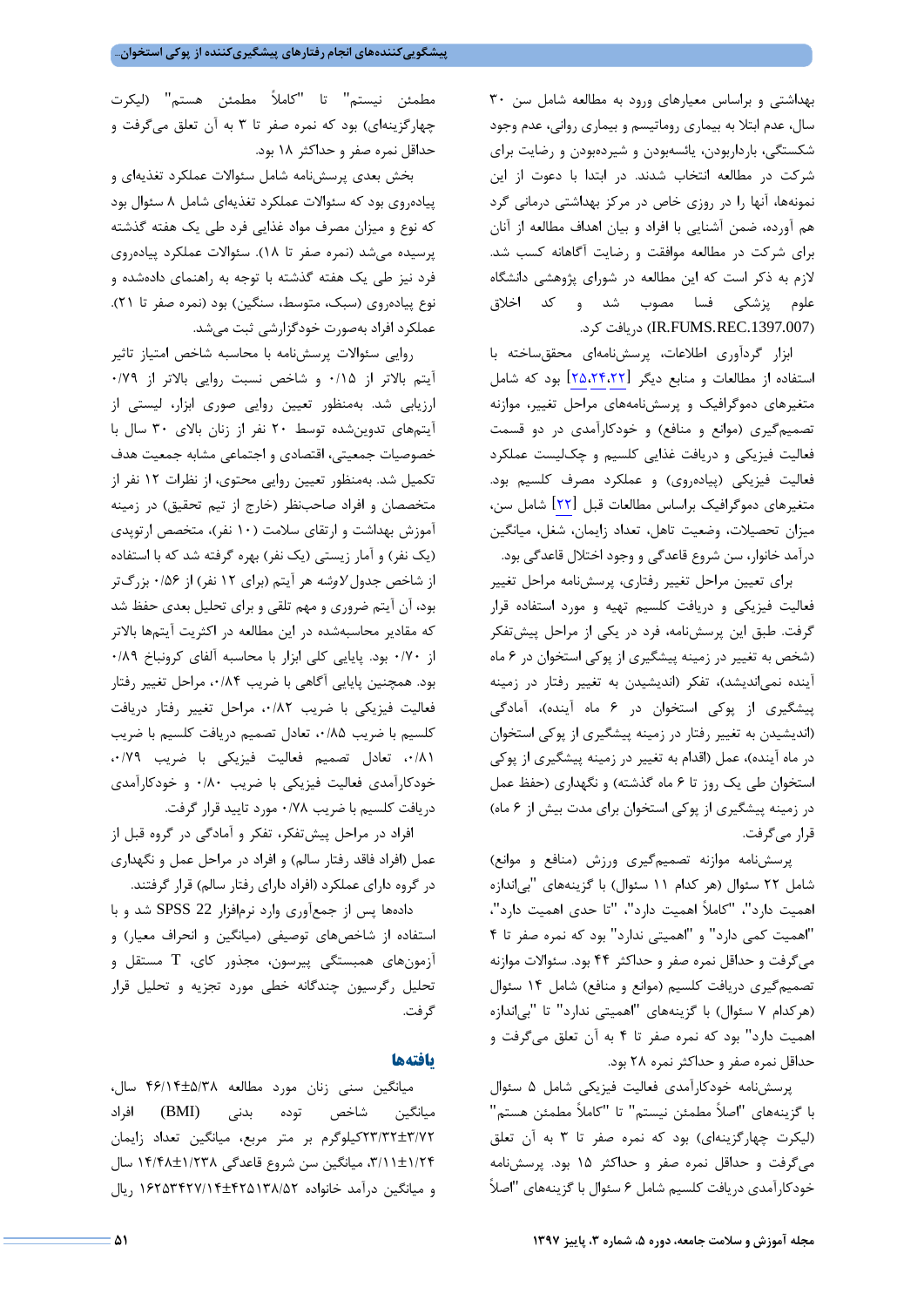بود (جدول 1).

درصد بالايي از افراد در گروه قبل از عمل (افراد فاقد رفتار سالم) كه شامل مراحل پيشتفكر، تفكر و آمادگي بود قرار داشتند. به عبارت ديگر از نظر فعاليت فيزيكي و دريافت كلسيم وضعيت مطلوبي نداشتند (جدول 2).

## **جدول 1)** توزيع فراواني مطلق و نسبي اطلاعات جمعيتشناختي زنان شركتكننده در مطالعه (400 نفر)

| درصد                      | تعداد              | متغيرها       |
|---------------------------|--------------------|---------------|
|                           |                    | سطح تحصيلات   |
| $\mathsf{Y}/\cdot$        | ٨                  | بىسواد        |
| 19/                       | ٧۶                 | ابتدایی       |
| 48170                     | ۱۸۵                | راهنمايي      |
| $\mathbf{Y} \mathbf{Y}$ . | ۹۶                 | دبيرستان      |
| $\lambda$ / $\lambda$     | ٣۵                 | دانشگاهی      |
|                           |                    | وضعيت تاهل    |
| $\lambda/\gamma\Delta$    | $\mathsf{r}\Delta$ | مجرد          |
| <b>1010</b>               | ٣۴٢                | متاهل         |
| $T/T\Delta$               | $\gamma$           | مطلقه         |
| $\frac{8}{4}$             | $\mathcal{L}$      | بيوه          |
|                           |                    | وضعيت شغلي    |
| 11/70                     | ۴۵                 | شاغل          |
| <b>AA/YA</b>              | ۳۵۵                | خانەدار       |
|                           |                    | اختلال قاعدگی |
| <b>I A/V A</b>            | ٧۵                 | دارد          |
| 1170                      | ۳۲۵                | ندارد         |

**جدول 2)** توزيع فراواني مطلق و نسبي مراحل تغيير متغير فعاليت فيزيكي و دريافت كلسيم در زنان مورد مطالعه (400 نفر؛ اعداد داخل

| پرانتز، درصد هستند) |  |  |
|---------------------|--|--|
|---------------------|--|--|

| دريافت كلسيم                       | فعاليت فيزيكي                           | مراحل تغيير |
|------------------------------------|-----------------------------------------|-------------|
| 180 (٣١/٢۵)                        | (۱۸۵ (۴۶/۲۵)                            | ِییش تفکر   |
| $9\Lambda (Yf/\Delta)$             | $1.7 (70/\Delta)$                       | تفكر        |
| YA(19/2)                           | 56(19)                                  | آمادگی      |
| $T1 (Y/Y\Delta)$                   | $\Upsilon \uparrow (\mathcal{S}/\cdot)$ | عمل         |
| $\Upsilon \wedge (\Upsilon/\cdot)$ | (۶/۲۵ م                                 | نگهداری     |

بين عملكرد دريافت كلسيم با خودكارآمدي دريافت كلسيم (0/125=r؛ 0/032=p (همبستگي مستقيم و با موانع دركشده دريافت كلسيم (-0/187=r؛ 0/045=p (همبستگي معكوس وجود داشت. بين عملكرد پيادهروي با منافع ورزش (0/128=r؛  $(p = \cdot / \cdot \uparrow \uparrow$  (p= $\cdot / \cdot \uparrow \uparrow$ ) و خودكارآمدي ورزش (0/184 $(p = \cdot / \cdot \uparrow \uparrow)$ همبستگي مستقيم و با موانع دركشده ورزش (-0/102 =r؛ 0/040=p (همبستگي معكوس وجود داشت (جدول 3).

سن، تعداد زايمان، سطح تحصيلات، شغل و ميزان درآمد با عملكرد پيادهروي و دريافت كلسيم ارتباط داشت. بهطور كلي

سازههاي الگوي فرانظري توانست %28/6 واريانس پيادهروي و %30/2 واريانس رفتار دريافت كلسيم براي پيشگيري از پوكي استخوان را پيشگويي كند. در ضمن قدرت پيشگويي سازه خودكارآمدي براي رفتار پيادهروي و دريافت كلسيم بيشتر بود (جدول 4).

## **جدول 3)** ميانگين آماري نمرات مربوط به متغيرهاي دريافت كلسيم و رفتار پيادهروي

**جدول 4)** آناليز رگرسيون عوامل مرتبط با عملكرد پيادهروي و دريافت كلسيم براي پيشگيري از پوكي استخوان در زنان شهر فسا براساس الگوي فرانظري

| سطح<br>معنے داری                        | ضريب رگرسيون<br>غيراستاندارد<br>(B) | ضريب رگرسيون<br>استاندارد (β)                                                                                                                                                                                                                                                                                                                                                                                                                                                                                                                                                                                             | متغيرها      |  |  |  |
|-----------------------------------------|-------------------------------------|---------------------------------------------------------------------------------------------------------------------------------------------------------------------------------------------------------------------------------------------------------------------------------------------------------------------------------------------------------------------------------------------------------------------------------------------------------------------------------------------------------------------------------------------------------------------------------------------------------------------------|--------------|--|--|--|
| متغير وابسته عملكرد پيادەروى            |                                     |                                                                                                                                                                                                                                                                                                                                                                                                                                                                                                                                                                                                                           |              |  |  |  |
| $\cdot$ / $\cdot$ / $\epsilon$          | $- \cdot / \cdot \tau$              | $- \cdot / \cdot \mathcal{F} \Delta$                                                                                                                                                                                                                                                                                                                                                                                                                                                                                                                                                                                      | سن           |  |  |  |
| $\cdot/\cdot$ $\tau\tau$                | $-1719$                             | $-\cdot/\cdot$ ۳۶                                                                                                                                                                                                                                                                                                                                                                                                                                                                                                                                                                                                         | تعداد زايمان |  |  |  |
| $\cdot/\cdot$ ۴۱                        | $\cdot/\cdot \tau \Delta$           | $\cdot/\cdot \tau$                                                                                                                                                                                                                                                                                                                                                                                                                                                                                                                                                                                                        | سطح تحصيلات  |  |  |  |
| $\cdot$ / $\cdot$ $\uparrow$ $\upDelta$ | $\cdot/177$                         | $\cdot/\cdot \Delta \mathfrak{f}$                                                                                                                                                                                                                                                                                                                                                                                                                                                                                                                                                                                         | شغل          |  |  |  |
| $\cdot/\cdot$ ) $\zeta$                 | $\cdot/\wedge\cdot\Delta$           | $\cdot/\cdot \wedge \vee$                                                                                                                                                                                                                                                                                                                                                                                                                                                                                                                                                                                                 | ميزان درآمد  |  |  |  |
| $\cdot$ /٢٧ $\cdot$                     | $\cdot/\right) \cdot f$             | $\cdot/\cdot \mathop{}\!\mathrm{\,} \mathop{}\!\mathrm{\,} \mathop{}\!\mathrm{\,} \mathop{}\!\mathrm{\,}\mathop{}\!\mathrm{\,}\mathop{}\!\mathrm{\,}\mathop{}\!\mathrm{\,}\mathop{}\!\mathrm{\,}\mathop{}\!\mathrm{\,}\mathop{}\!\mathrm{\,}\mathop{}\!\mathrm{\,}\mathop{}\!\mathrm{\,}\mathop{}\!\mathrm{\,}\mathop{}\!\mathrm{\,}\mathop{}\!\mathrm{\,}\mathop{}\!\mathrm{\,}\mathop{}\!\mathrm{\,}\mathop{}\!\mathrm{\,}\mathop{}\!\mathrm{\,}\mathop{}\!\mathrm{\,}\mathop{}\!\mathrm{\,}\mathop{}\!\mathrm{\,}\mathop{}\!\mathrm{\,}\mathop{}\!\mathrm{\,}\mathop{}\!\mathrm{\,}\mathop{}\!\mathrm{\,}\mathop{}\!\$ | آگاهی        |  |  |  |
| $\cdot/\cdot$ ٣٢                        | $\cdot$ /1 $\lambda$                | .715                                                                                                                                                                                                                                                                                                                                                                                                                                                                                                                                                                                                                      | منافع دركشده |  |  |  |
| .1.59                                   | $-115$                              | $-\cdot/\cdot$ ۴۸                                                                                                                                                                                                                                                                                                                                                                                                                                                                                                                                                                                                         | موانع دركشده |  |  |  |
| $\cdot$ / $\cdot$ $\uparrow$ $\uparrow$ | $\cdot$ /٢۵٨                        | $\cdot$ /1٣٨                                                                                                                                                                                                                                                                                                                                                                                                                                                                                                                                                                                                              | خودكارآمدى   |  |  |  |
|                                         |                                     | متغير وابسته عملكرد دريافت كلسيم                                                                                                                                                                                                                                                                                                                                                                                                                                                                                                                                                                                          |              |  |  |  |
| $\cdot/\cdot$ ۴۲                        | $- \cdot / \cdot \vee \vee$         | $-\cdot/\cdot \tau$                                                                                                                                                                                                                                                                                                                                                                                                                                                                                                                                                                                                       | سن           |  |  |  |
| $\cdot/\cdot$ ٣۴                        | $-110F$                             | $- \cdot / \cdot \tau$ q                                                                                                                                                                                                                                                                                                                                                                                                                                                                                                                                                                                                  | تعداد زايمان |  |  |  |
| $\cdot$ / $\cdot$ $\tau$                | $\cdot/\gamma$ ۳۴                   | .7170                                                                                                                                                                                                                                                                                                                                                                                                                                                                                                                                                                                                                     | سطح تحصيلات  |  |  |  |
| $\cdot/\cdot\setminus\lambda$           | .490                                | $\cdot$ / $\cdot$ Y $\wedge$                                                                                                                                                                                                                                                                                                                                                                                                                                                                                                                                                                                              | شغل ا        |  |  |  |
| .1.79                                   | $\cdot/\lambda$ ۶                   | $.  .$ ۶۴                                                                                                                                                                                                                                                                                                                                                                                                                                                                                                                                                                                                                 | ميزان درآمد  |  |  |  |
| $\cdot/\cdot$ ۴۷                        | $\cdot$ /1YA                        | $\cdot/\right) \cdot f$                                                                                                                                                                                                                                                                                                                                                                                                                                                                                                                                                                                                   | آگاهی        |  |  |  |
| $\cdot/\wedge\cdot\curlyvee$            | .715                                | $\cdot/\cdot \wedge \wedge$                                                                                                                                                                                                                                                                                                                                                                                                                                                                                                                                                                                               | منافع دركشده |  |  |  |
| $\cdot/\cdot \tau$                      | $-\cdot/9\lambda$                   | $- \cdot / \cdot \tau$ ۴                                                                                                                                                                                                                                                                                                                                                                                                                                                                                                                                                                                                  | موانع دركشده |  |  |  |
| $\cdot$ / $\cdot$ $\uparrow$ $\upDelta$ | $\cdot$ /٣١٨                        | $\cdot$ /٢١۵                                                                                                                                                                                                                                                                                                                                                                                                                                                                                                                                                                                                              | خودكارآمدى   |  |  |  |

### **بحث**

مطالعه حاضر با هدف بررسي رفتارهاي پيشگيريكننده از پوكي استخوان در زنان مراجعهكننده به مركز بهداشتي درماني شهر فسا براساس الگوي فرانظري انجام گرفت. نتايج حاصل از اندازهگيري مراحل تغيير در ارتباط با عملكرد پيادهروي نشان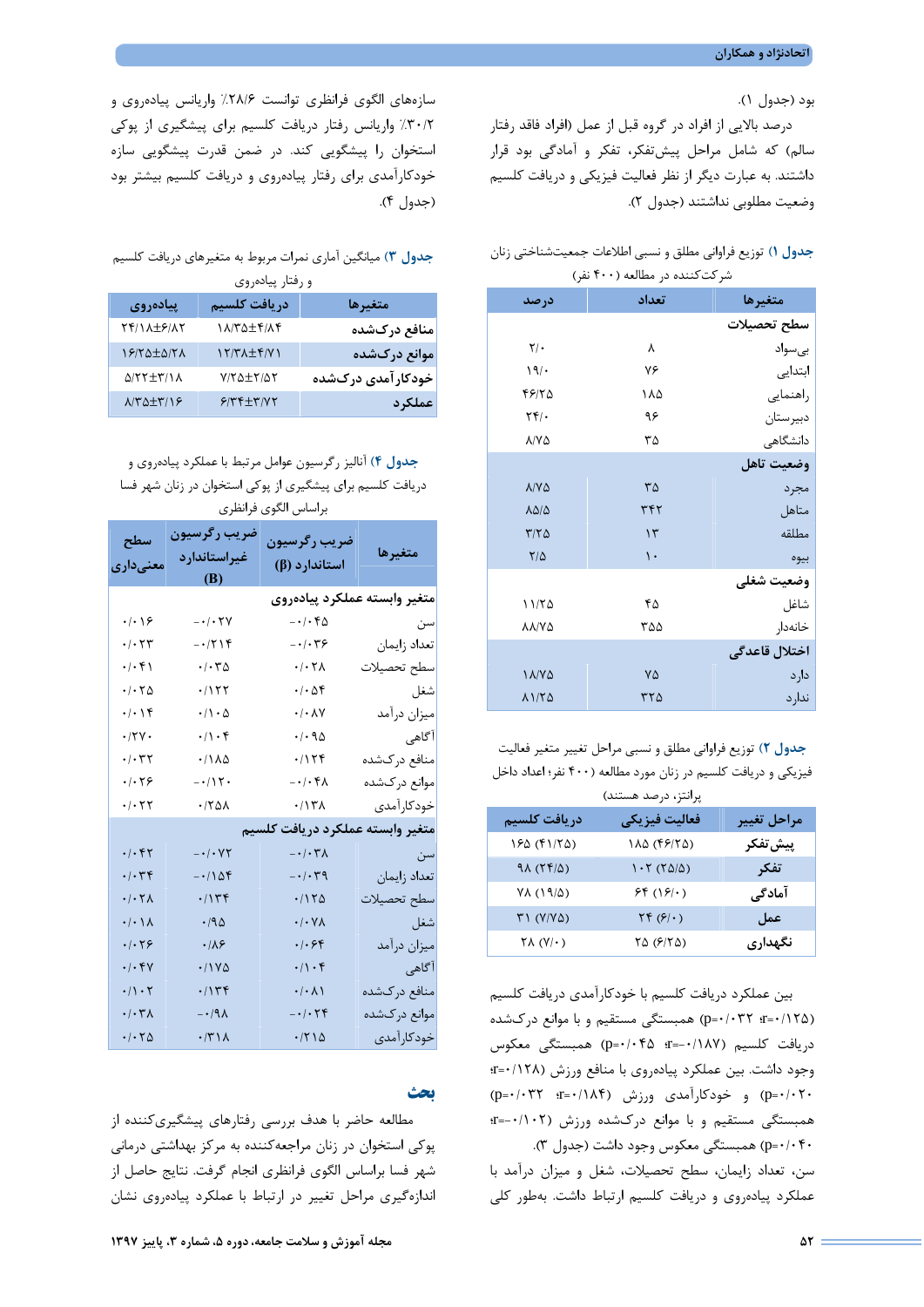داد كه بيشتر افراد (%87/75) فاقد رفتار سالم بودند كه به ترتيب در مراحل پيشتفكر (%46/25)، تفكر (%25/5) و آمادگي (%16/0) قرار داشتند و همچنين نتايج حاصل از اندازهگيري مراحل تغيير در ارتباط با عملكرد دريافت كلسيم نشان داد كه بيشتر افراد فاقد رفتار سالم بودند كه به ترتيب در مراحل پيشتفكر (%41/25)، تفكر (%24/5) و آمادگي (%19/5) قرار داشتند. در مطالعه ملكشاهي و همكاران نتايج حاصل از اندازهگيري مراحل تغيير نشان داد كه %79/9 زنان در مرحله بدون عملكرد (مرحله پيشتفكر، مرحله تفكر آمادگي) و %20/1 در مراحل با عملكرد اتخاذ فعاليت بدني منظم (مرحله عمل و نگهداري) قرار داشتند [22]. مطالعه مظلومي و همكاران نيز مشابه با مطالعه حاضر است [26]. براساس نتايج مطالعه معيني و همكاران %69/0 شركت كنندگان در مراحل قبل از عمل اتخاذ فعاليت بدني بودند [27] و محمدزاده و همكاران در مطالعه ديگر گزارش دادند كه %66/3 در مراحل پيشعملياتي اتخاذ فعاليتهاي جسماني قرار داشتند [28] كه با مطالعه حاضر همخواني ندارد و در مقايسه با مطالعه حاضر از وضعيت مطلوبتري در سازه مراحل تغيير برخوردار بودند. از علل احتمالي اين تضاد ميتوان به متفاوتبودن گروههاي مورد مطالعه اشاره نمود كه با توجه به اين كه زنان مطالعه حاضر اكثراً ميانسال و فاقد بيماري بودند، پرداختن به رفتارهاي پيشگيريكننده در آنها كمتر بوده است و اغلب فاقد رفتارهاي سالم بودند.

نتايج اين پژوهش همبستگي معنيداري بين خودكارآمدي و عملكرد دريافت كلسيم و پيادهروي نشان داد. همراستا با مطالعه حاضر در مطالعات سوايم و همكاران [29] و مهدوي و همكاران [30] در زمينه رفتارهاي پيشگيريكننده از پوكي استخوان در زنان نيز همبستگي مثبتي ميان خودكارآمدي و مصرف كلسيم گزارش شد. نتيجه مطالعه حاضر نشان داد كه خودكارآمدي قدرتمندترين سازه در جهت پيشگويي رفتار پيادهروي و دريافت كلسيم است. *سليمانيان* و همكاران [<mark>(۳</mark>]، باقيانيمقدم و همكاران [32] و ملكشاهي و همكاران [22] نشان دادند كه خودكارآمدي از سازههاي مهم در پيشبيني عملكرد پيادهروي در خصوص پيشگيري از پوكي استخوان در زنان بود. سوايم و همكاران به اين نتيجه دست يافتند كه خودكارآمدي بهطور معنيداري با انجام رفتارهاي پيشگيريكننده زنان از پوكي استخوان ارتباط دارد و بهبود اطمينان زنان در متعهدشدن به دريافت كلسيم مناسب و رفتارهاي فعاليت ورزشي بهصورت مفيدي ميتواند از پوكي استخوان پيشگيري نمايد [29]. در مطالعات كيفي نيزنشان داده شده است كه خودكارآمدي با سطوح مختلف فعاليت فيزيكي مرتبط است [33] و افزايش خودكارآمدي ميتواند به بهبود حركت به جلو در مراحل تغيير الگوي فرانظري منجر شود[34]. سازه موازنه تصميمگيري به اين نكته توجه دارد كه فرد

براساس ادراك خود در قبال چيزهايي كه انتظار دارد با تغيير رفتار به دست آورد و چيزهايي كه انتظار دارد در قبال انجام رفتاري از دست بدهد، تصميمگيري كرده و براي تغيير رفتار خود اقدام ميكند يا تغيير رفتاري را انجام نميدهد. در هنگام حركت به سوي هر تصميمگيري، افراد فوايد و هزينههاي عمل مورد نظر را در نظر ميگيرند. در تغيير رفتار اين مورد بهعنوان موازنه تصميمگيري در نظر گرفته ميشود. فرآيندي كه در آن افراد بهطور شناختي جنبههاي خوب يا فوايد و جنبههاي كمتر خوب يا موانع رفتار را ارزيابي كرده و دليل تغيير يا عدم تغيير را سبك و سنگين ميكنند [35]. نتايج اين پژوهش در مورد سازه موازنه تصميمگيري نشان داد كه اجزاي مركزي منافع و موانع در اين سازه براي تصميمگيري در انجام رفتارهاي پيشگيريكننده از پوكي استخوان از اهميت بسزايي برخوردارند، بهطوري كه در اين پژوهش بين منافع دركشده با عملكرد پيادهروي در خصوص پيشگيري از پوكي استخوان همبستگي معنيدار و مستقيم وجود داشت كه اين نتايج با مطالعات *باقياني،مقدم* و همكاران همخواني داشت [<mark>٣٢</mark>]. براساس مطالعات، يك واحد افزايش در ميانگين نمره منافع، %61 احتمال انتقال فرد به مراحل بعدي در الگوي فرانظري را باعث ميشود [36].

در مطالعه حاضر بين منافع دركشده و عملكرد دريافت كلسيم رابطه معنيداري مشاهده نشد كه همراستا با مطالعه حاضر، مطالعات پيشين نيز عدم ارتباط منافع دركشده و مصرف كلسيم را گزارش كردند [38،37]. در مقابل، مطالعه مهدوي و همكاران [30] و خرسندي و همكاران [39] در تضاد با مطالعه حاضر است كه از علل احتمالي آن ميتوان به پيچيدگيهاي فرهنگي- اجتماعي رفتار تغذيهاي افراد و كيفيت درك از منافع مرتبط با سلامت اشاره نمود. در اين پژوهش ارتباط معكوس معنيداري بين موانع دركشده و عملكرد دريافت كلسيم و پيادهروي ديده شد. در مطالعات سيدحسن و همكاران [40]، خاني جيحوني و همكاران [41] و مهدوي و همكاران [30] موانع دركشده پيشگوييكننده رفتار تغذيهاي دريافت كلسيم بود. تساي در مطالعه خود به اين نتيجه رسيد كه سازه موانع دركشده مهمترين عامل در دريافت كلسيم است [37].

رفتارهاي پيشگيريكننده از پوكي استخوان (از جمله رژيم غذايي، فعاليت جسماني و غيره) تحت تاثير متغيرهاي سن، ميزان تحصيلات، وضعيت تاهل و كفايت درآمد خانواده گزارش شده است [42]. مطالعه حاضر نشان داد كه سن، تعداد زايمان، سطح تحصيلات، شغل و ميزان درآمد با عملكرد پيادهروي و دريافت كلسيم ارتباط دارد. مطالعه كامران و حيدري [43] و زائو و همكاران [44] نشان داد كه سن با فعاليت بدني ارتباط دارد. در مطالعه *مصلي نژاد* و *شهسواري* در شيراز نشان داده شد كه ارتباط معنيداري بين كلسيم دريافتي و شغل زنان وجود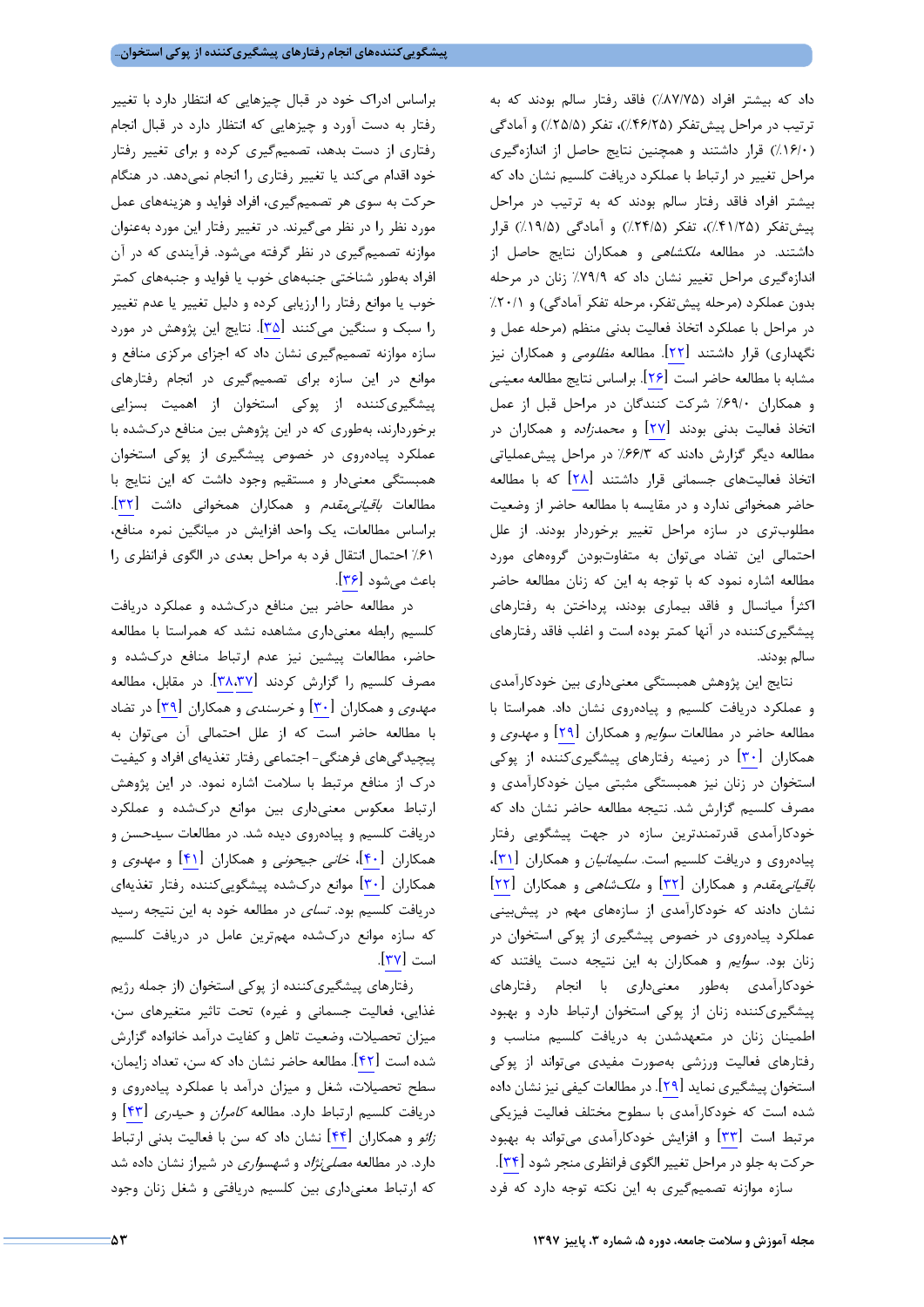دارد، بهطوري كه در زنان خانهدار ميزان كلسيم مصرفي روزانه كمتر بود [45]. مطالعه خاني جيحوني و همكاران نشان داد كه سن، تعداد زايمان، شغل و سطح تحصيلات با عملكرد تغذيهاي و ميانگين BMI و سابقه ابتلا به پوكي استخوان با عملكرد پيادهروي زنان ارتباط دارد. متغيرهاي ذكرشده از فاكتورهاي مهم در بروز بيماري پوكي استخوان و نيز انجام رفتارهاي پيشگيري از اين بيماري هستند [۴۶]. در مطالعه *منشاوي* و همكاران بين سطح تحصيلات با عملكرد نمونهها از لحاظ فيزيكي ارتباط معنيداري وجود داشت [47].

بهطور كلي سازههاي الگوي فرانظري توانست %28/6 واريانس پيادهروي و %30/2 واريانس رفتار دريافت كلسيم براي پيشگيري از پوكي استخوان را پيشگويي كند. از اين رو ميتوان گفت كه سازههاي اين الگو ميتوانند بهعنوان يك چارچوب مرجع براي طراحي مداخلات آموزشي بهمنظور آموزش رفتارهاي پيشگيريكننده از پوكي استخوان در زنان به كار برده شوند.

از آنجا كه مطالعه حاضر صرفاً روي زنان مراجعهكننده به مراكز بهداشتي درماني انجام شده است و همه زنان جامعه را شامل نميشود، لذا ميبايست در تعميم نتايج با احتياط عمل كرد. از ديگر محدوديتها ميتوان به خودگزارشيبودن رفتار تغذيهاي و پيادهروي افراد اشاره كرد كه ممكن است افراد بهدقت به سئوالها پاسخ نداده باشند. همچنين اين مطالعه بهصورت مقطعي بود كه برقراري ارتباط علت و معلولي بين متغيرهاي مطالعه را با مشكل مواجه ميكند.

پيشنهاد ميشود مطالعات بهصورت كوهورت نيز برنامهريزي شود تا رابطه علت و معلولي مشخص شود. همچنين بهتر است نمونهگيري در مكانهاي مختلف از جمله مطب پزشكان و بيمارستانها و آموزش و پرورش نيز انجام شود تا بتوان با اطمينان بيشتري نتيجه مطالعه را به كل جامعه تعميم داد. با توجه به قرارگرفتن زنان در هر يك از مراحل تغيير رفتار و قدرت پيشگويي الگوي فرانظري در رفتارهاي پيشگيريكننده

2013;**14**:1-9. PMid:23971674 PMCid:PMC3765292 DOI:10.1186/1471-2474-14-253

- 6. Acar B, Ozay AC, Ozay OE, Okyay E, Sisman AR, Ozaksoy D. Evaluation of thyroid function status among postmenopausal women with and without osteoporosis. Int *J Gynaecol Obstet*. 2016;**134**(1):53-7. PMid:27177516 DOI:10.1016/j.ijgo.2015.11.025
- 7. Castro JP, Joseph LA, Shin JJ, Arora S, Nicasio J, Shatzkes J, et al. Differential effect of obesity on bone mineral density in white, Hispanic and African American women:a cross sectional study. *Nutr Metab (Lond)*. 2005;**2**(1):2-9.
- 8. Shirazi KK, Wallace LM, Niknami S, Hidarnia A, Torkaman G, Gilchrist M, Faghihzadeh S. A home-based, trans-theoretical change model designed strength training intervention to increase exercise to prevent osteoporosis in Iranian women aged 40-65 years: A randomized controlled trial. *Health Educ Res*. 2007;**22**(3):305-17. PMid:16928779 DOI:10.1093/her/cyl067
- 9. Bayat N, Hajiamini Z, Alishiri Gh.H, Paidar M, Ebadi A, Parandeh A. Risk factors of low bone mineral density in premenopausal women. *J Milit Med*. 2010;**12**(1):1-6. [Persian]

از پوكي استخوان، آموزشهاي لازم بهمنظور آگاهسازي آنها در مورد اهميت انجام رفتارهاي پيشگيريكننده از پوكي استخوان و ارتقاي آنها، با تكيه بر الگوي فرانظري پيشنهاد ميشود.

#### **نتيجهگيري**

سازههاي الگوي فرانظري ميتوانند رفتارهاي پيشگيريكننده از پوكي استخوان را در زنان پيشبيني نمايند. قدرت پيشگويي سازه خودكارآمدي براي رفتار پيادهروي و دريافت كلسيم بيشتر از ديگر سازهها است.

## **تشكر و قدرداني**

محققان بدين وسيله مراتب تشكر و قدرداني خود را از معاونت تحقيقات دانشگاه علوم پزشكي فسا و كليه زنان شركتكننده در مطالعه اعلام ميدارند.

**تاييديه اخلاقي:** پژوهش حاضر حاصل طرح پژوهشي با كد اخلاق مصوب IR.FUMS.REC.1397.007 از معاونت تحقيقات دانشگاه علوم پزشكي فسا است.

**تعارض منافع:** هيچ گونه تعارض منافع توسط نويسندگان گزارش نشده است.

**سهم نويسندگان:** سجاد اتحادنژاد (نويسنده اول)، پژوهشگر اصلي (%25)؛ زهرا مرادي (نويسنده دوم)، پژوهشگر كمكي (%15)؛ سيدمنصور كشفي (نويسنده سوم)، تحليلگر آماري (%15)؛ علي خاني جيحوني (نويسنده چهارم)، روششناس/نگارنده بحث (%30)؛ زهرا خيالي (نويسنده پنجم)، نگارنده مقدمه (%15)

**منابع مالي:** منابع مالي اين پژوهش توسط دانشگاه علوم پزشكي و خدمات بهداشتي درماني فسا تامين شده است.

#### **REFERENCES**

- 1. Brecher LS, Pomerantz SC, Snyder BA, Janora DM, Klotzbach-Shimomura KM, Cavalieri TA. Osteoporosis prevention project: A model multidisciplinary educational intervention. *J Am Osteopathic Assoc*. 2002;**102**(6):327- 35. PMid:12090650
- 2. Solomon DH, Finkelstein JS, Polinski JM, Arnold M, Licari A, Cabral D, et al. A randomized controlled trial of mailed osteoporosis education to older adults. *Osteoporos Int*. 2006;17(5):760-7. PMid:16432644 DOI:10.1007/s00198-005-0049-y
- Kasper DL, Braunwald E, Hauser S, Dan Longo D, Jameson JL, Anthony S. Fauci AS. Harrison's principles of internal medicine. 16<sup>th</sup> Edition. New York: McGraw-Hill; 2005.
- 4. Gerber LM, Bener A, Al-Ali HM, Hammoudeh M, Liu LQ, Verjee MA. Bone mineral density in midlife women: the study of women's health in Qatar. *Climacteric*. 2014;**18**(2):1-15.
- 5. Muir JM, Ye C, Bhandari M, Adachi JD, Thabane L. The effect of regular physical activity on bone mineral density in post-menopausal women aged 75 and over: A retrospective analysis from the Canadian multicentre osteoporosis study. *BMC Musculoskelet Disord*.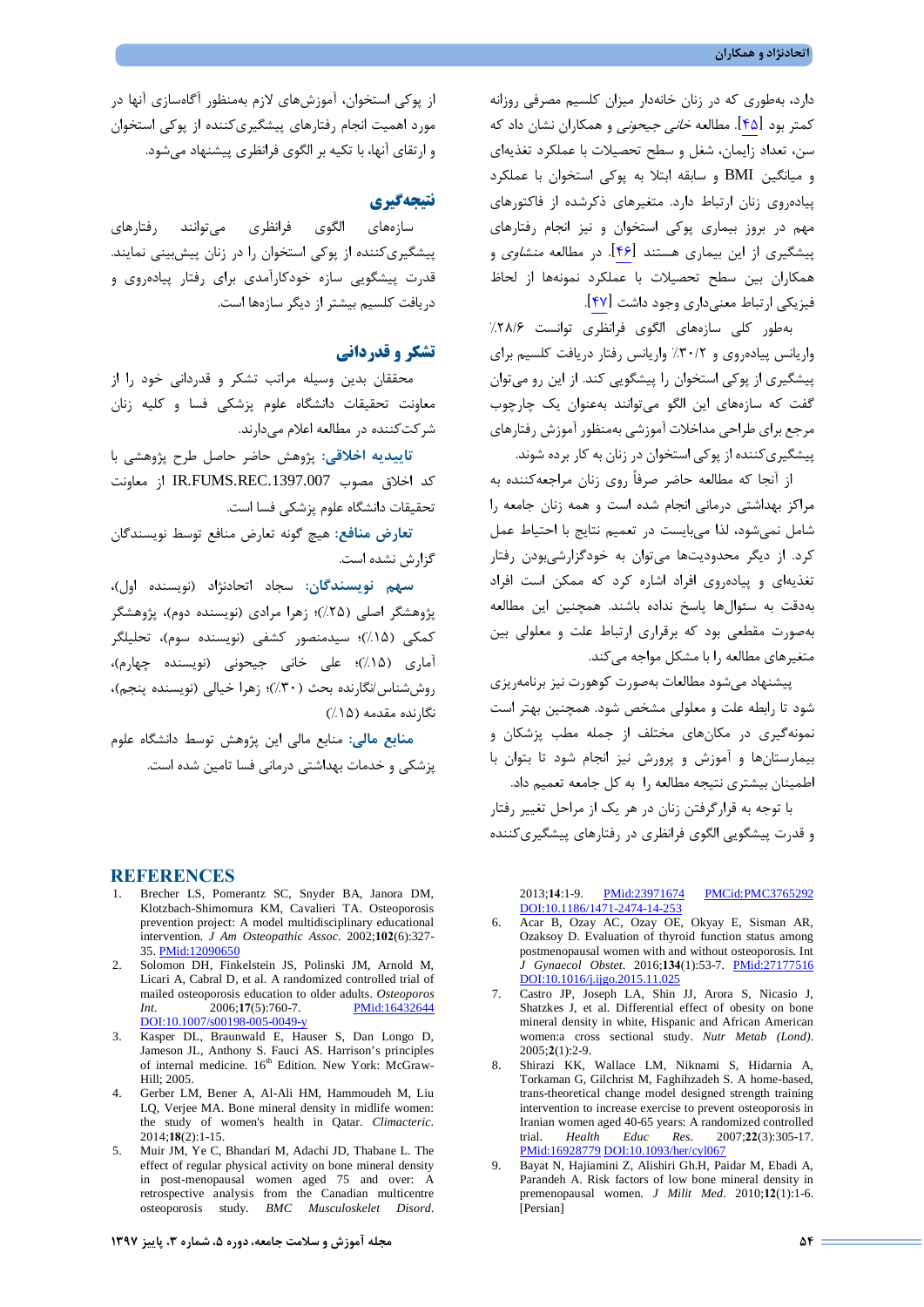- 10. Pajouhi M, Komeylian Z, Sedaghat M, Baradar Jalili R, Soltani A, Larijani B. Efficacy of educational pamphlets for improvement of knowledge and practice in patients with osteoporosis. *Payesh*. 2004;**3**(1):71-8. [Persian]
- 11. Hemmati F, Sarokhani D, Sayehmiri K, Motadayen M. Prevalence of osteoporosis in postmenopausal women in Iran: a systematic review and meta-analysis. *Iran J Obstet Gynecol Infertil*. 2018;**21**(3):90-102. [Persian]
- 12. Nobakht Motlagh B, Khani Jeihooni A, Hidarnia AR, Kaveh MH, Hajizadeh E, Babaei Heydarabadi A, Hemmati R. Prevalence of osteoporosis and its related factors in women referred to Fasa densitometry center. *J Ilam Univ Med Sci*. 2013;**21**(4):150-8. [Persian]
- 13. Vaasanthi PA, Radha S, Nambisan B. Prevalence and determinants of osteoporosis in women aged 40-60 years. *Int J Reprod Contracept Obstet Gynecol.* 2016;5(12):4434-40. 1770.ijrcog20164359
- 14. Howard WJ. A critical review of the role of targeted education for osteoporosis prevention. *Orthop Nurs*. 2001;**5**:131-5. DOI:10.1054/joon.2001.0171
- 15. Turner L, Hunt SB, Dibrezzo RO, Jones C. Design and implementation of an osteoporosis prevention program using the health belief model. *Am Health J Stud*. 2004;**19**(2):115-21.
- 16. Sarah L, Morgan MD. Calcium and vitamin D in osteoporosis. *Rheum Dis Clin North Am*. 2001;**27**(1):101- 30. DOI:10.1016/S0889-857X(05)70189-7
- 17. Henderson K, White CP, Eisman JA. The roles of exercises and fall risk reduction in the prevention of osteoporosis. *Endocrinol Metab Clin North Am*. 1998;**27**(2):369-87. DOI:10.1016/S0889-8529(05)70010-4
- 18. Kelley GA, Kelley KS, Tran ZV. Resistance training and bone mineral density in women: a meta-analysis of controlled trials. *Am J Phys Med Rehabil*. 2001;**80**(1):65- 77. DOI:10.1097/00002060-200101000-00017
- 19. Baheiraei A, Ritchie JE, Eisman JA, Nguyen TV. Psychometric properties of the Persian version of the osteoporosis knowledge and health belief questionnaires. *Maturitas*. 2005;**50**(2):134-9. PMid:15653011 DOI:10.1016/j.maturitas.2004.05.001
- 20. Araban M, Tavafian SS, Mitesaddi Zarandi S, et al. Predictors of air pollution exposure behavior among pregnant women: a trans-theoretical model - based study. *J Knowledge Health*. 2013;**8**(2):83-88. [Persian]
- 21. Parker EA, Baldwin GT, Israel B, Salinas M. Application of health promotion theories and models for environmental health. *Health Educ Behav*. 2004;**31**(4):491-509. PMid:15296631 DOI:10.1177/1090198104265601
- 22. Malekshahi F, Hidarnia A, Niknami Sh, Aminshokravi F, Fallahi Sh, Pournia Y. Using Construct of the transtheoretical model to physical activity behavior in osteoporosis prevention: a theory-based study. *Indian J Fundam Appl Life Sci*. 2015;**5**(S2):1169-1179. [Persian]
- 23. Bock BC, Marcus BH, Pinto BM, Forsyth LH. Maintenance of physical activity following an individualized motivationally tailored intervention. *Ann Behav Med*. 2001;**23**(2):79-87. PMid:11394558 DOI:10.1207/S15324796ABM2302
- 24. Prevention disease office, ministry of health and medical education. Guide to diagnosis, prevention and treatment of osteoporosis. Tehran: Pub Centered Prevention Disease; 2009.
- 25. Khani Jeihooni A, Askari A, Kashfi SM, Khiyali Z, Kashfi SH, Safari O, et al. Application of health belief model in prevention of osteoporosis among primary school girl students. *Int J Pediatr*. 2017;**5**(11):6017-29.
- 26. Mazloumi Mahmoudabad SS, Mohammadi M, Morovati Sharifabad MA. Exercise and its relation to self-efficacy based on stages of change model in employees of Yazd in 2008*. J Kerman Univ Med Sci*. 2010;**17**(4):346-54. [Persian]
- 27. Moeini B, Hezavei SMM, Jalilian M, Moghimbeigi A, Tarighseresht N. Factors affecting physical activity and metabolic control in type 2 diabetic women referred to the diabetes research center of Hamadan: applying trans-

theoretical model. *Avicenna J Clin Med*. 2011;**18**(2):31- 37. [Persian]

- 28. Mohamadzadeh Sh, Rajab A, Mahmoodi M, Adili F. Assessment of effect of applying the trans-theoretical model to physical activity on health indexes of diabetic type 2 patients. *Med Sci J Islamic Azad Univ*. 2008;**18**(1):21-27. [Persian]
- 29. Swaim RA, Barner JC, Brown CM. The relationship of calcium intake and exercise to osteoporosis health beliefs in postmenopausal women. *Res Soc Adm Pharm*. 2008;**4**(2):153-63. PMid:18555968 DOI:10.1016/j.sapharm.2007.03.004
- 30. Mahdavi Sh, Karimzadeh shirazi K, Malekzadeh JM, Fararooei M. Preventing of osteoporosis: applying the health belief model. *Adv Nurs Midwifery*. 2014;**24**(87):15- 22. [Persian]
- 31. Soleimanian A, Niknami Sh, Hajizadeh E, Shojaeezadeh D, Tavousi M. Predictors of physical activity to prevent osteoporosis based on extended Health Belief Model. *Payesh*. 2014;**13**(3):313-20. [Persian]
- 32. BaghianiMoghadam MH, Khabiri F, Morovati Sharifabad MA, Dehghan A, Falahzadeh H. Determination of social variables affected the health belief model in adopting preventive behaviors of osteoporosis. *Toloo-e-behdasht*. 2016;**15**(2):45-57. [Persian]
- 33. Tierney S, Elwers H, Sange C, Mamas M, Rutter MK, Gibson M, et al. What influences physical activity in people with heart failure? A qualitative study. *Int J Nurs Stud*. 2011;**48**(10):1234-43. PMid:21459380 DOI:10.1016/j.ijnurstu.2011.03.003
- 34. Kaveh MH, Golij M, Nazari M, Mazloom Z, Rezaeian Zadeh A. Effects of an osteoporosis prevention training program on physical activity-related stages of change and self-efficacy among university students, Shiraz, Iran: A randomized clinical trial. *J Adv Med Educ Prof*. 2014;**2**(4):158-64. PMid:25512940 PMCid:PMC4235564
- 35. Glanz K, Rimer BK, Viswanath K. Health behavior and health education: theory, research, and practice.  $4<sup>th</sup>$ Edition. New Jersey: John Wiley and Sons; 2008. p. 40.
- 36. Charkazi A, Daneshnia M, Mirkarimi K, Pahlevanzadeh B, Bahador E, Dehghan H, et al . Decisional balance and its relationship with stages of change in exercise behavior among employees of Gorgan: A cross-sectional study. *J Clin Basic Res*. 2017;**1**(2):8-15. [Persian]
- 37. Tsai M. The relationship between osteoporosis knowledge, beliefs and dietary calcium intake among South Asian women in Auckland [Dissertation]. Auckland, New Zealand: Science in Human Nutrition at Massey University; 2008.
- 38. Estok PJ, Sedlak CA, Doheny MO, Hall R. Structural model for osteoporosis preventing behavior in postmenopausal women. *Nurs Res*. 2007;**56**(3):148-58. PMid:17495570

DOI:10.1097/01.NNR.0000270031.64810.0c

- 39. Khorsandi M, Shamsi M, Jahani F. The survey of practice about prevention of osteoporosis based on health belief model in pregnant women in Arak city. *J Rafsanjan Univ Med Sci*. 2013;**12**(1):35-46. [Persian]
- 40. Sayed-Hassan R, Bashour H, Koudsi A. Osteoporosis knowledge and attitudes: a cross-sectional study among female nursing school students in Damascus. Arch<br>  $Osteonoros$  2013:8(1-2):1-8 PMid:23999904 *Osteoporos*. 2013;**8**(1-2):1-8. PMid:23999904 DOI:10.1007/s11657-013-0149-9
- 41. Khani Jeihooni A, Hidarnia A, Kaveh MH, Hajizadeh E, Askari A. Application of the health belief model and social cognitive theory for osteoporosis preventive nutritional behaviors in a sample of Iranian women. *Iran J Nurs Midwifery Res*. 2016;**21**(2):131-41. PMid:27095985 PMCid:PMC4815367 DOI:10.4103/1735-9066.178231
- 42. Amiri S, Keshtkar A, Aghaie Meybodi H, Larijan B, Nabipoor I, Heshmat R, et al. Relationship between tea drinking and bone mineral density in Bushehr population. *Zahedan J Res Med Sci*. 2011;**13**(4):18-23 [Persian]
- 43. Kamran A, Heydari H. Predictive Power of the Trans Theoretical Model for Physical Activity in Patients with Diabetic Patients. *J Health*. 2015;**6**(4):388-403. [Persian]